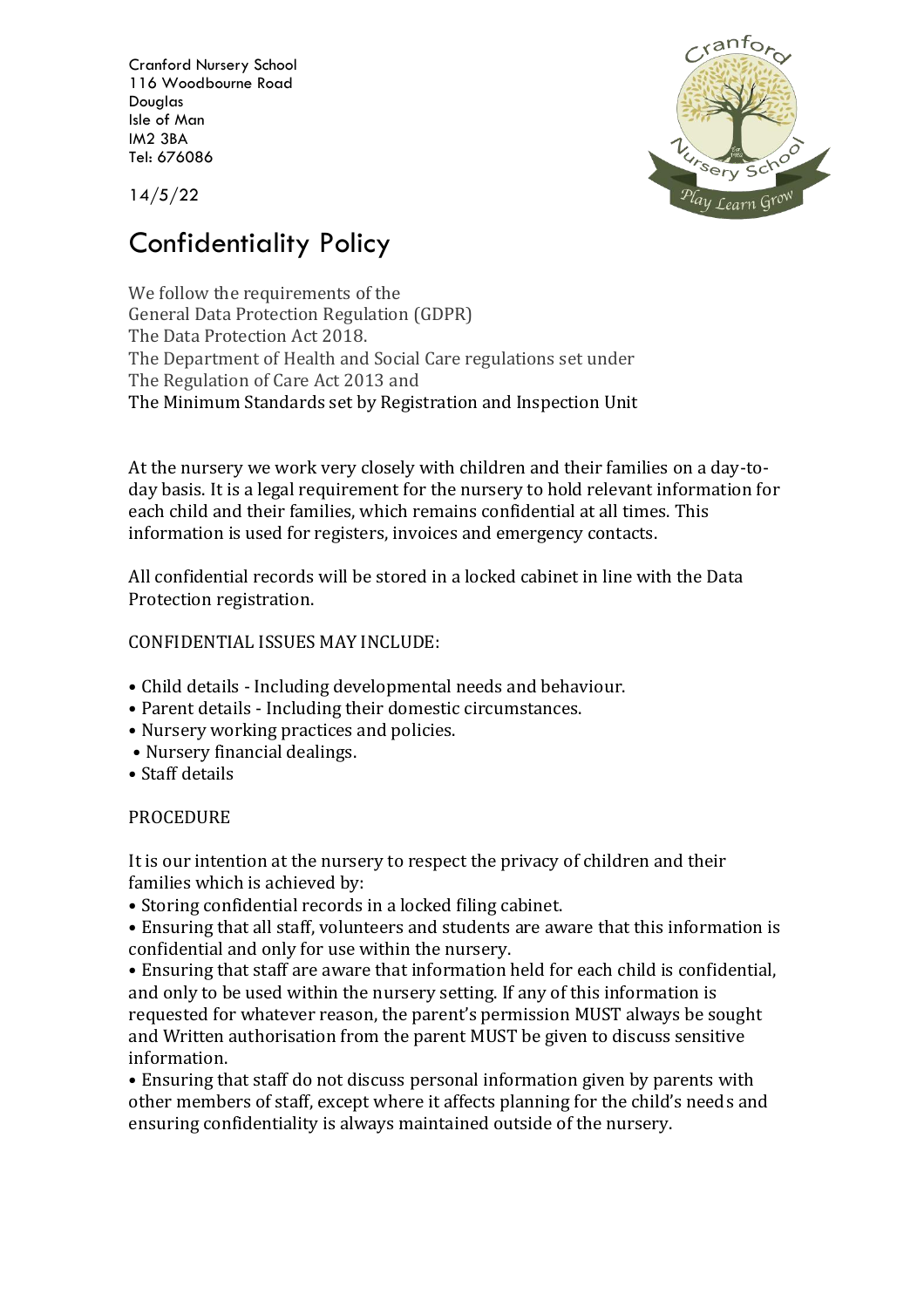• Ensuring that any concerns/evidence relating to a child's personal safety are kept in a secure, confidential file. This information must be shared with as few people as possible on a need-to-know basis. If however, a child is considered at risk, the nursery's safeguarding children policy will override confidentiality.

• Ensuring that staff, student and volunteer inductions include an awareness of the importance of confidentiality.

• Ensuring that parents have access to files and records of their own children, but not to those of any other child.

• Gaining parental permission for any photographs of the children to be used within the nursery.

• Ensuring that staff have a professional relationship with all parents and don't become too familiar with particular families within the nursery.

• Ensuring that staff, students and volunteers are aware of, and follow, the nursery's social networking policy in relation to confidentiality.

## STAFF AGREEMENT

• All areas of confidentiality must be adhered to at all times. At no time whilst in employment and after termination of employment with Cranford Nursery are you to divulge any of our clients details, working practices, policies or financial dealings to any other party.

• When taking on any private baby-sitting arrangements you must remain professional and ensure that confidentiality of the nursery is considered at all times.

• No information regarding other children or problems within the organisation is to be discussed with parents when baby-sitting is privately arranged. You must never become too familiar with parents and must ensure that this agreement is adhered to.

• When feedback is given at the end of each child's session you must ensure that it is done in a professional way, giving the parent all the information that they need to know about their child's day.

• You must ensure you are aware of and follow our social networking policy in relation to confidentiality.

If staff breach any confidentiality provisions, this may result in disciplinary action and, in serious cases, instant dismissal without notice.

If a breach of personal data has been made that is written or processed electronically then we will inform the IOM Information Commissioner (see Information Commissioners website for more definitions)

"In the case of a personal data breach, the controller shall without undue delay and, where feasible, not later than 72 hours after having become aware of it, notify the personal data breach to the supervisory authority competent in accordance with Article 55, unless the personal data breach is unlikely to result in a risk to the rights and freedoms of natural persons. Where the notification to the supervisory authority is not made within 72 hours, it shall be accompanied by reasons for the delay."

Staff Name: Date: